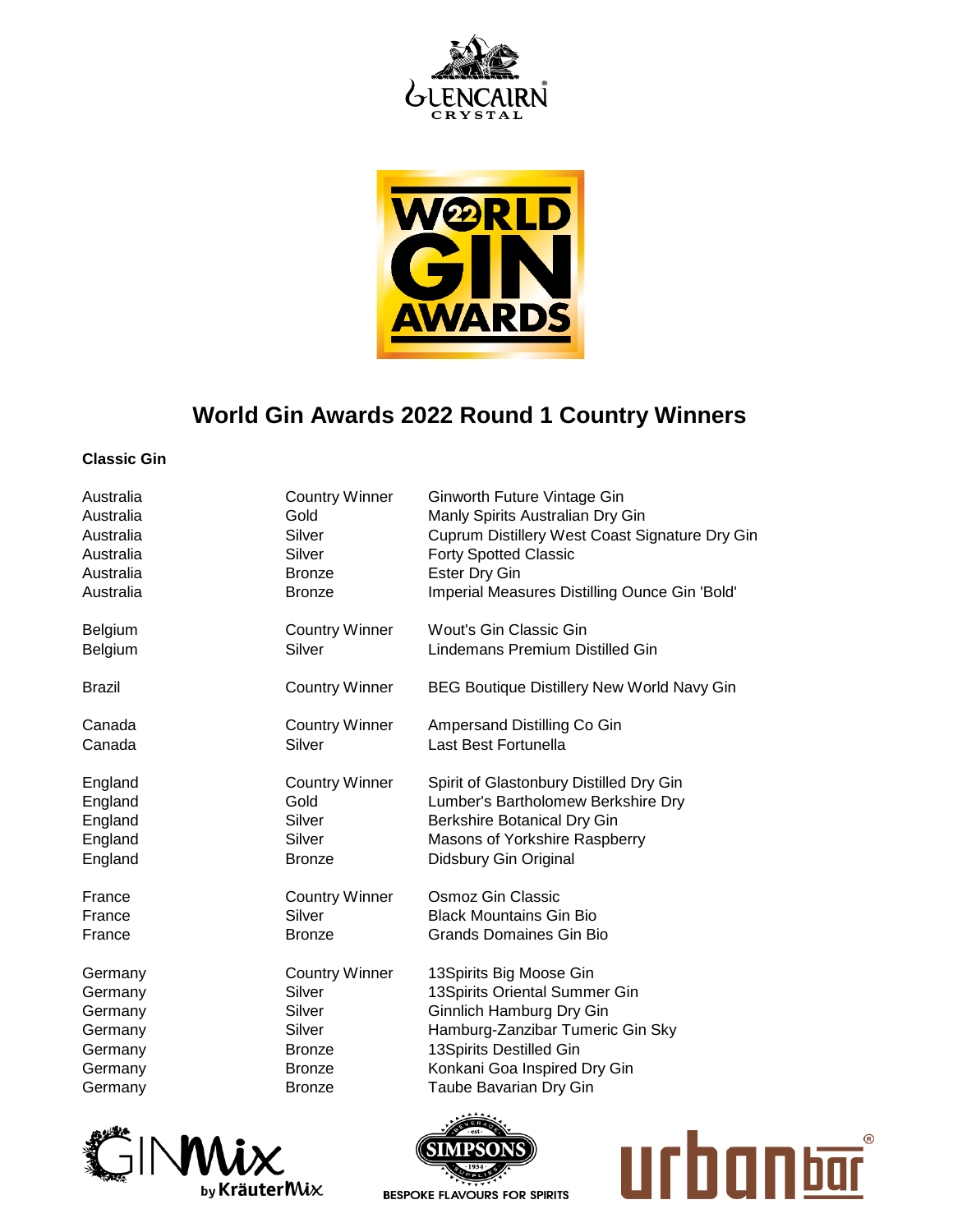

| Germany              | <b>Bronze</b>         | <b>Tommys Craft Gin</b>                                |
|----------------------|-----------------------|--------------------------------------------------------|
| Italy                | <b>Country Winner</b> | St. Urban Gin                                          |
| Italy                | Silver                | Hemisphaerica Sicilian Dry Gin                         |
| New Zealand          | <b>Country Winner</b> | Awildian Coromandel Dry Gin                            |
| New Zealand          | Silver                | The Source Pure Cardrona Gin                           |
| Republic of Ireland  | <b>Country Winner</b> | <b>Weavers Dry Gin</b>                                 |
| Republic of Ireland  | Silver                | Ha'Penny Dry Gin                                       |
| Republic of Ireland  | <b>Bronze</b>         | Wild Burrow Irish Craft Gin                            |
| Scotland             | <b>Country Winner</b> | <b>Tobermory Mountain Gin</b>                          |
| Scotland             | Silver                | Holyrood Distillery Height of Arrows                   |
| Scotland             | <b>Bronze</b>         | Eidyn Scottish Premium Botanical Gin                   |
| Scotland             | <b>Bronze</b>         | McQueen Gin Highland Dry                               |
| South Africa         | <b>Country Winner</b> | <b>KWV Cruxland Black Winter Truffles</b>              |
| Sweden               | <b>Country Winner</b> | Hernö Gin Dry Gin                                      |
| <b>United States</b> | <b>Country Winner</b> | Gale Force Gin                                         |
| <b>United States</b> | Silver                | Axe and the Oak Distillery Colorado Mountain Citra Gin |
| <b>United States</b> | <b>Bronze</b>         | <b>Bluecoat Gin for Seltzer</b>                        |
| Wales                | <b>Country Winner</b> | Dyfi Original Gin                                      |
| Wales                | Silver                | Hensol Castle Welsh Dry Gin                            |
| Wales                | <b>Bronze</b>         | Foragers Black Label Gin                               |
| <b>Compound Gin</b>  |                       |                                                        |
| Australia            | <b>Country Winner</b> | Native Australia Lilly Pilly Gin                       |
| Australia            | Silver                | Prohibition Liquor Co Bathtub Cut Gin                  |
| Belgium              | <b>Country Winner</b> | Ocus Gin Ocus Gin                                      |
| England              | <b>Country Winner</b> | Bathtub Gin Bathtub Gin                                |
| England              | Silver                | Devils' Row Premium Dry Gin                            |
| England              | <b>Bronze</b>         | Birch Gin Birch Gin                                    |
| Germany              | <b>Country Winner</b> | Old Tom's Queen Gin                                    |
| Italy                | <b>Country Winner</b> | ArGINtàrio ArGINtàrio                                  |
| Italy                | Silver                | Garda Gin Classic                                      |
| Italy                | <b>Bronze</b>         | W Gin Cold Compound                                    |
| Lebanon              | <b>Country Winner</b> | The Three Brothers Bathtub Gin                         |
| Slovenia             | <b>Country Winner</b> | Parson Gin Classy                                      |





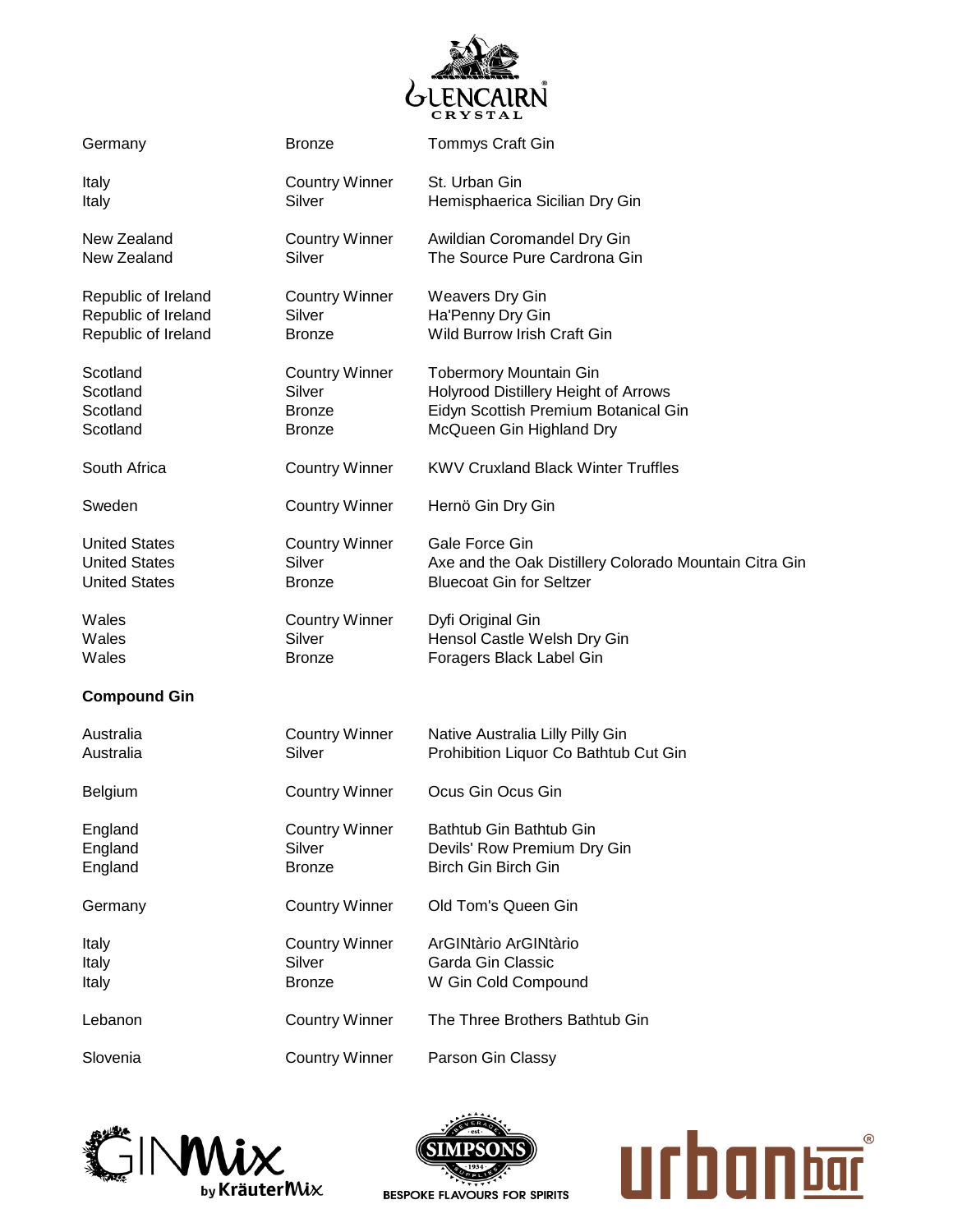

## **Contemporary Style Gin**

| Argentina      | <b>Country Winner</b> | Bosque Alta Montaña                                                   |
|----------------|-----------------------|-----------------------------------------------------------------------|
| Argentina      | Silver                | <b>Bosque Bosque</b>                                                  |
| Argentina      | <b>Bronze</b>         | Argentina Wild Gin Argentina Wild Gin                                 |
| Australia      | <b>Country Winner</b> | Beachtree Distilling Co. Organic Quokka Gin                           |
|                |                       |                                                                       |
| Australia      | Gold                  | Beachtree Distilling Co. Organic Koala Gin                            |
| Australia      | Gold                  | Dasher + Fisher Ocean Gin                                             |
| Australia      | Gold                  | <b>Giniversity Gin Barrel Aged</b>                                    |
| Australia      | Silver                | 78 Degrees Classic Gin                                                |
| Australia      | Silver                | Devils Thumb Distillery Rainforest Gin                                |
| Australia      | Silver                | Distil on the Hill Gin                                                |
| Australia      | Silver                | <b>Ester Dry Gin</b>                                                  |
| Australia      | Silver                | Four Pillars Rare Dry Gin                                             |
| Australia      | Silver                | Four Pillars Spiced Negroni Gin                                       |
| Australia      | Silver                | Hellfire Bluff Piquant Gin                                            |
| Australia      | Silver                | Lawrenny Van Diemen's Gin                                             |
| Australia      | Silver                | Little Juniper Gin Signature                                          |
| Australia      | Silver                | Native Australia Lemon Myrtle & Saltbush Gin                          |
| Australia      | Silver                | Native Spirits Melbourne Classic Gin by Patient Wolf                  |
| Australia      | Silver                | Native Spirits Sydney Dry Gin by Archie Rose                          |
| Australia      | Silver                | Prohibition Liquor Co Original Gin                                    |
| Australia      | Silver                | Seabourne Coastal Dry Gin                                             |
| Australia      | Silver                | Wolf Lane Distillery Tropical Gin                                     |
| Australia      | <b>Bronze</b>         | 78 Degrees Desert Gin                                                 |
| Australia      | <b>Bronze</b>         | 78 Degrees Sunset Gin                                                 |
| Australia      | <b>Bronze</b>         | AmberChes Spirits Botanical Gin                                       |
| Australia      | <b>Bronze</b>         | Barossa Distilling Company Australian Garden Gin                      |
| Australia      | <b>Bronze</b>         | Barossa Distilling Company Generations Gin                            |
| Australia      | <b>Bronze</b>         | Bass & Flinders Distillery Orient                                     |
| Australia      | <b>Bronze</b>         | <b>Critters Distillery Gin</b>                                        |
| Australia      | <b>Bronze</b>         | Cuprum Distillery Barrel Aged Truffle Gin                             |
| Australia      | <b>Bronze</b>         | Dasher + Fisher Meadow Gin                                            |
| Australia      | <b>Bronze</b>         | Earp Distilling Co. Just Juniper                                      |
|                |                       | Earp Distilling Co. No. 8 Dry Gin                                     |
| Australia      | <b>Bronze</b>         |                                                                       |
| Australia      | <b>Bronze</b>         | Eventide Hills Distillery Reflection Gin<br>Hellfire Bluff Summer Gin |
| Australia      | <b>Bronze</b>         |                                                                       |
| Australia      | <b>Bronze</b>         | Karu Distillery Affinity Gin                                          |
| Australia      | <b>Bronze</b>         | Native Spirits Adelaide Classic Gin by 23rd Street                    |
| Australia      | <b>Bronze</b>         | Never Never Distilling Co. Dark Series: Med Gin                       |
| Australia      | <b>Bronze</b>         | Pure Origin Tasmanian Dry Gin                                         |
| Australia      | <b>Bronze</b>         | The Farmer's Wife Autumn Dry Gin                                      |
| Austria        | <b>Country Winner</b> | The Gin The Cascara Gin                                               |
| Austria        | Silver                | The Gin The Coffee Gin                                                |
| Austria        | <b>Bronze</b>         | 2B Double Hemp                                                        |
| <b>Belgium</b> | <b>Country Winner</b> | Cin'Kin Gin Winter                                                    |
| Belgium        | Gold                  | Mondich Gin Mondich Gin                                               |
|                |                       |                                                                       |





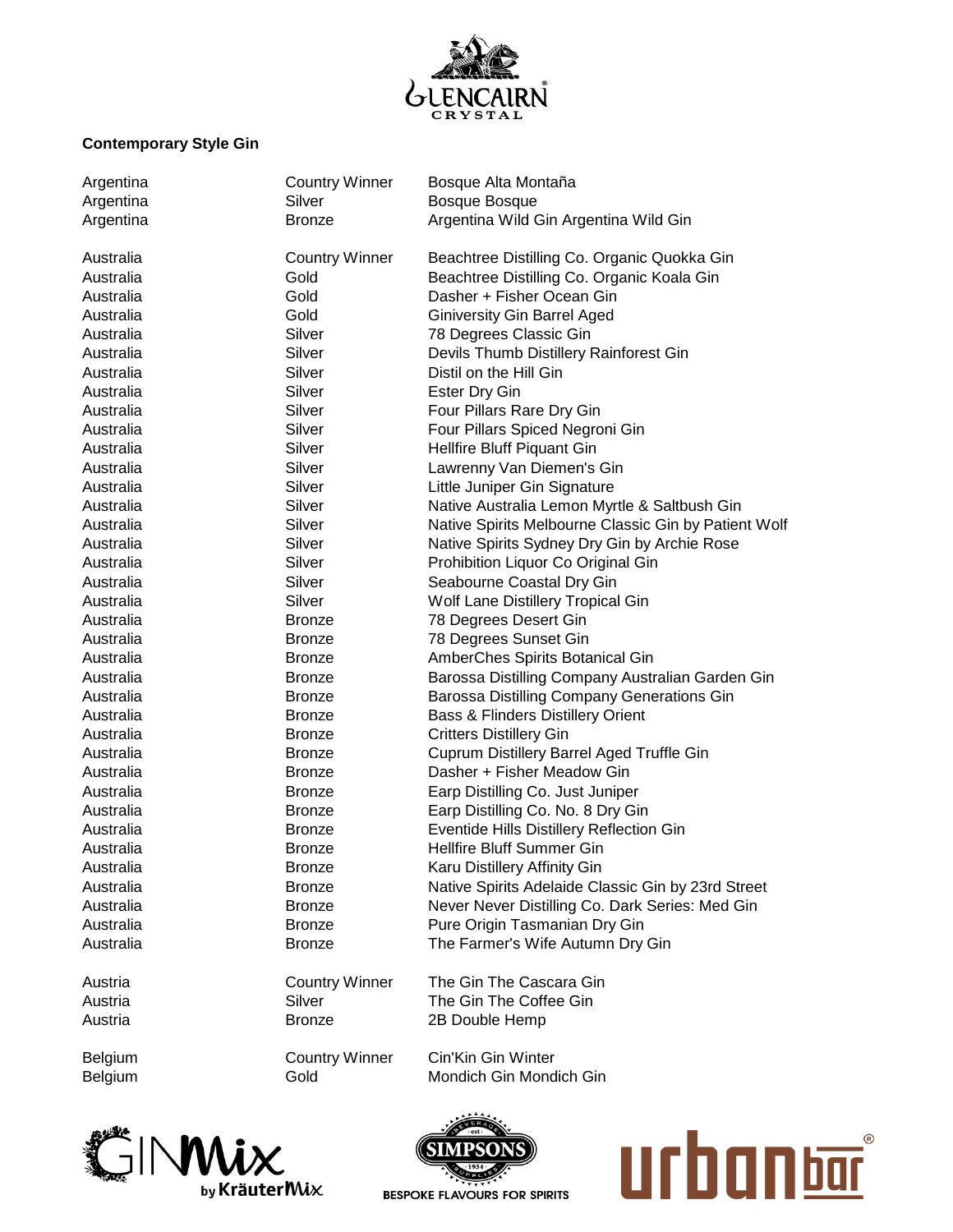

| Belgium       | Silver                | Nordlys Premium Distilled Gin                 |
|---------------|-----------------------|-----------------------------------------------|
| Belgium       | <b>Bronze</b>         | Cin'Kin Gin Pumpkin                           |
| <b>Brazil</b> | <b>Country Winner</b> | Nima's Supreme Dry Gin                        |
| <b>Brazil</b> | Silver                | Hambre Libre                                  |
| <b>Brazil</b> | <b>Bronze</b>         | Mar Dry Gin                                   |
| Canada        | <b>Country Winner</b> | Afterglow Western Artisanal Gin               |
| Canada        | Gold                  | Récif Gin de Bord de Mer                      |
| Canada        | Silver                | Panoramix Gin                                 |
| Canada        | <b>Bronze</b>         | Bravo Charlie Gin Bravo Charlie Gin           |
| China         | <b>Country Winner</b> | Crimson Pangolin Jungle Edition x J. Boroski  |
| China         | Silver                | The Rambler Rare Specimen                     |
| Croatia       | <b>Country Winner</b> | Dry Hill Berry Gin                            |
| England       | <b>Country Winner</b> | Martin Miller's Gin Winterful                 |
| England       | Gold                  | Martin Miller's Gin Westbourne                |
| England       | Gold                  | Sky Wave Gin Liberation London Dry Gin        |
| England       | Silver                | Steeplechase Distillery Kauto                 |
| England       | Silver                | The Hari Hotel The Hari London Dry Gin        |
| England       | Silver                | The Ribble Valley Gin Company Little Lane Gin |
| England       | Bronze                | Loveday Falmouth Dry Gin                      |
| England       | Bronze                | Martin Miller's Gin Summerful                 |
| England       | Bronze                | <b>Sis4ers Distillery</b>                     |
| England       | Bronze                | <b>Tiny Tower Liquor Gin</b>                  |
| England       | <b>Bronze</b>         | Tiny Tower Liquor Serata Hall Unicorn Gin     |
| England       | <b>Bronze</b>         | <b>Tranquil Still Round the Garden</b>        |
| Fiji          | <b>Country Winner</b> | <b>Blue Turtle Gin</b>                        |
| France        | <b>Country Winner</b> | Haize Gin                                     |
| France        | Gold                  | Hexagone Original                             |
| France        | Silver                | Gin Grezan Mediterranean Gin                  |
| France        | Silver                | Moby Dick L'original                          |
| France        | Bronze                | Atipeak Premium Dry Gin                       |
| France        | Bronze                | Distillerie de l'Ort Gin De Nos Jardins       |
| France        | <b>Bronze</b>         | Lost Mountain No 1 Gin                        |
| France        | <b>Bronze</b>         | <b>Osmoz Gin Citrus</b>                       |
| Germany       | <b>Country Winner</b> | Munig Munich Premium Gin                      |
| Germany       | Gold                  | Alpako Gin Alpako Gin                         |
| Germany       | Silver                | Flight Mode Gin Granada Edition               |
| Germany       | Silver                | Foerster's Sunset Gin                         |
| Germany       | Silver                | Gin Hude Gin Hude                             |
| Germany       | Silver                | Gin Lago Tegernsee Dry Gin                    |
| Germany       | Silver                | The Calla 16 Premium Dry Gin                  |
| Germany       | <b>Bronze</b>         | Gießen Dry Gin Gießen Dry Gin                 |
| Germany       | <b>Bronze</b>         | <b>Ginsheimer Dry Gin</b>                     |





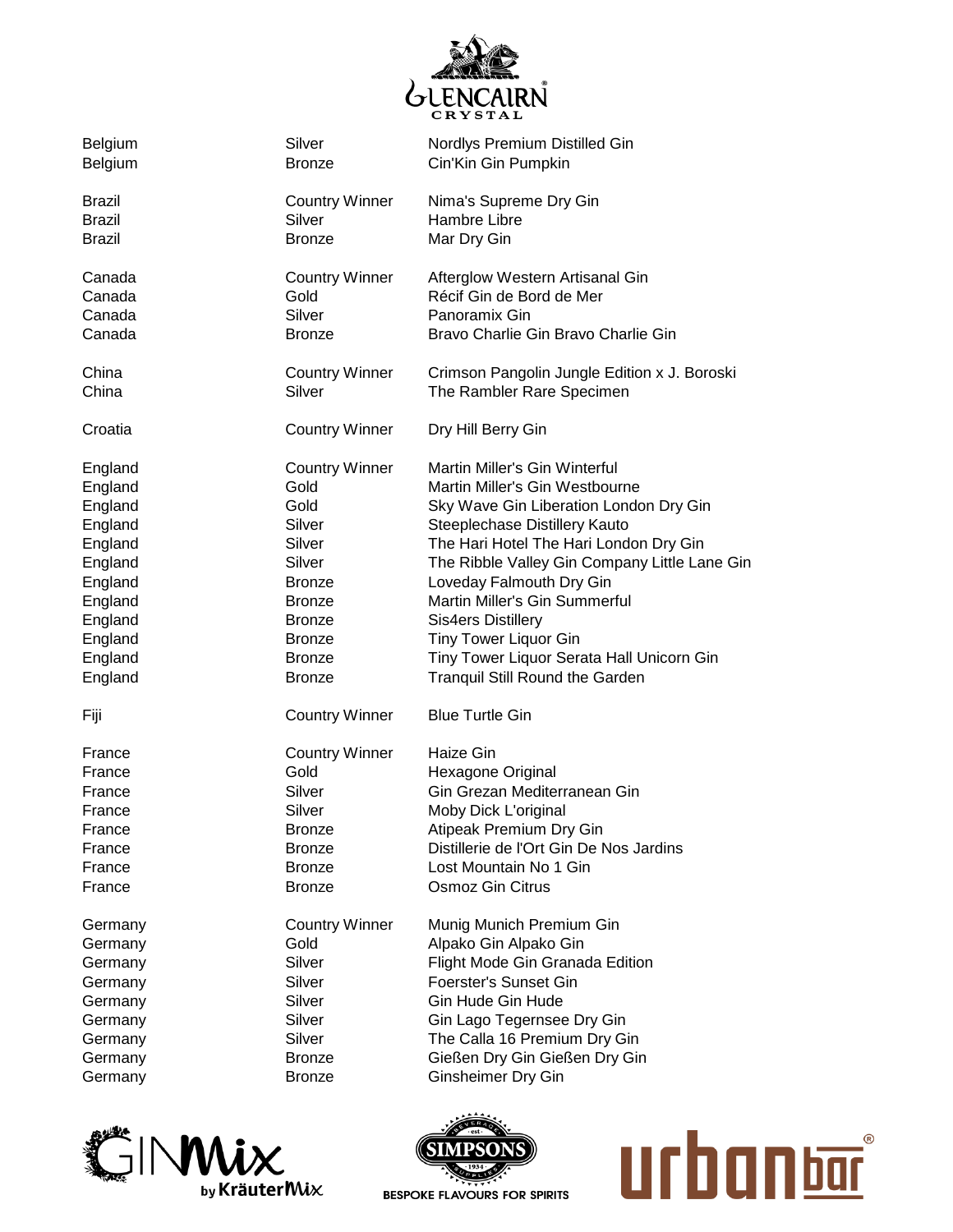

| Germany             | <b>Bronze</b>         | Rotgold Dry Gin                                   |
|---------------------|-----------------------|---------------------------------------------------|
| Hungary             | <b>Country Winner</b> | Misi's Gin Modern Dry Gin                         |
| India               | <b>Country Winner</b> | Hapusa Himalayan Dry Gin                          |
| Indonesia           | <b>Country Winner</b> | East Indies Gin Archipelago Dry Gin               |
| Israel              | Silver                | M&H Whisky Distillery Levantine Gin               |
| Italy               | <b>Country Winner</b> | Rangoni Kingfisher Alto Gin                       |
| Italy               | Silver                | Gin Onde Gin Onde                                 |
| Italy               | Silver                | Ginacria Sicilian Dry Gin                         |
| Italy               | Silver                | Menegiks Gin con Acqua di Mare                    |
| Italy               | <b>Bronze</b>         | Collesi Gin                                       |
| Italy               | <b>Bronze</b>         | Maxi Milian Freshly Aromatic Gin                  |
| Italy               | <b>Bronze</b>         | PhD Gin                                           |
| Japan               | <b>Country Winner</b> | Nikka Coffey Gin                                  |
| Japan               | Gold                  | Matsui Gin The Hakuto                             |
| Japan               | Silver                | Keyaki Japanese Craft Gin                         |
| Japan               | Silver                | Matsui Gin The Hakuto Premium                     |
| Japan               | Silver                | The Ethical Spirits & Co. Cacao Ethique           |
| Japan               | Silver                | The Kyoto Distillery Ki No Tea Kyoto Dry Gin      |
| Japan               | Bronze                | Sakurao Hamagou                                   |
| Japan               | <b>Bronze</b>         | Seian Iwate Craft Gin                             |
| Japan               | <b>Bronze</b>         | Yomeishu Kanoshizuku                              |
| Luxembourg          | <b>Country Winner</b> | 1928 Luxembourg Dry Gin                           |
| Luxembourg          | Silver                | Opyos Luxembourg Dry Gin                          |
| Netherlands         | <b>Country Winner</b> | Vovis Dry Gin Maltese Recipe                      |
| <b>Netherlands</b>  | Silver                | <b>Black Baron The Gintleman</b>                  |
| <b>Netherlands</b>  | <b>Bronze</b>         | Sir Edmond Gin Sir Edmond Gin                     |
| New Zealand         | <b>Country Winner</b> | No8 Distillery Horopito Fire Gin                  |
| New Zealand         | Silver                | The National Distillery Company Hemp Gin          |
| New Zealand         | Bronze                | No8 Distillery Dunners Dry Gin                    |
| Northern Ireland    | <b>Country Winner</b> | Jacquard Gin Downshire Dry                        |
| Norway              | <b>Country Winner</b> | Brennevinsgrova London Dry Gin                    |
| Paraguay            | <b>Country Winner</b> | Lynch Organic Sugar Cane Gin                      |
| Portugal            | <b>Country Winner</b> | Gin Ria Brisa                                     |
| Republic of Ireland | <b>Country Winner</b> | Micil Irish Gin                                   |
| Republic of Ireland | Silver                | Míl Gin Míl Gin                                   |
| Republic of Ireland | Silver                | The Echlinville Single Estate Irish Pot Still Gin |
| Republic of Ireland | <b>Bronze</b>         | Upperhand Distilled Irish Dry Gin                 |





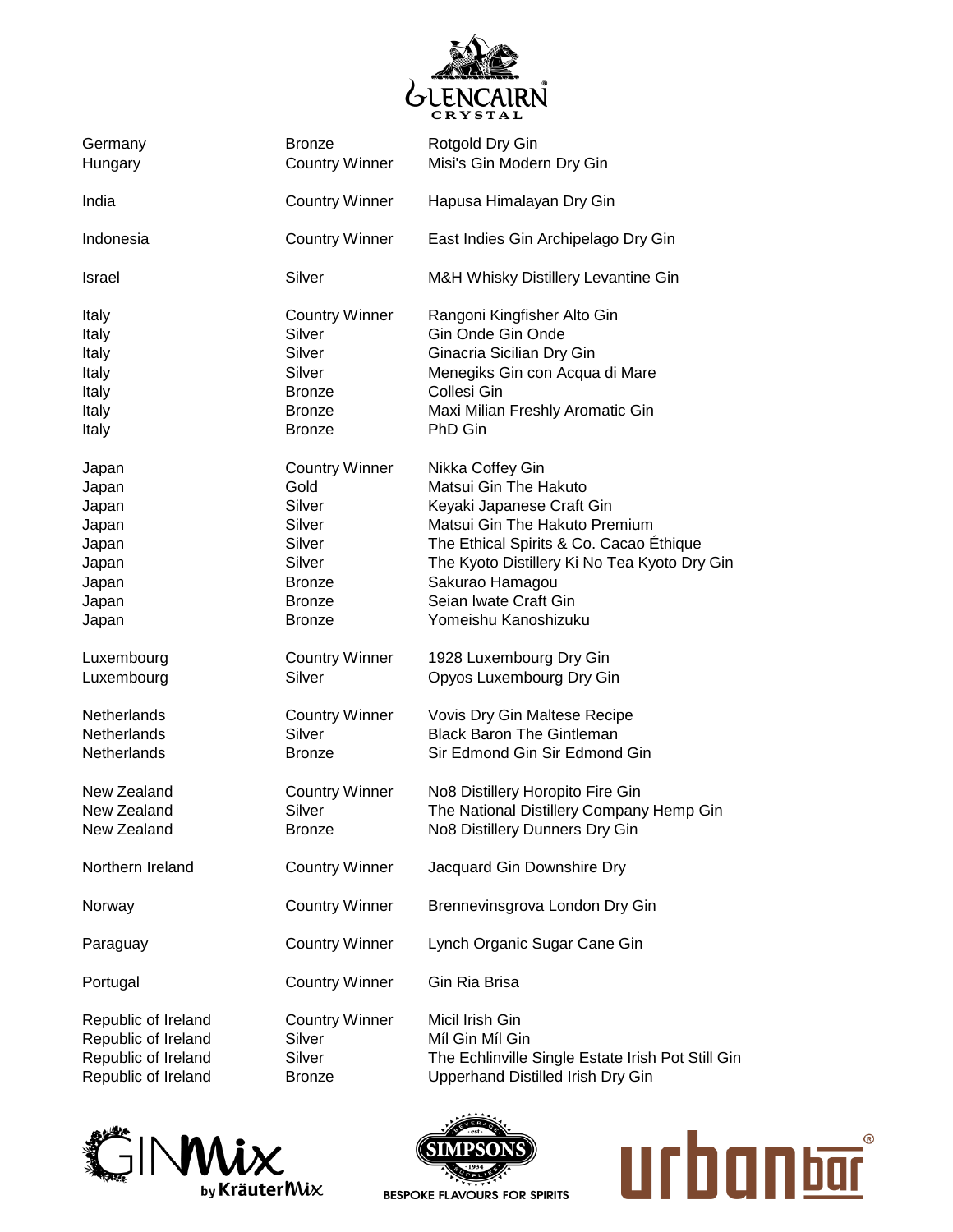

| Republic of Ireland                                                                                                                                                                          | Bronze                                                                                                                | Xin Gin Xin Gin                                                                                                                                                                                                                                                          |
|----------------------------------------------------------------------------------------------------------------------------------------------------------------------------------------------|-----------------------------------------------------------------------------------------------------------------------|--------------------------------------------------------------------------------------------------------------------------------------------------------------------------------------------------------------------------------------------------------------------------|
| Scotland<br>Scotland<br>Scotland<br>Scotland<br>Scotland<br>Scotland<br>Scotland                                                                                                             | <b>Country Winner</b><br>Gold<br>Silver<br><b>Bronze</b><br><b>Bronze</b><br><b>Bronze</b><br><b>Bronze</b>           | Kinrara Distillery Scottish Highland Dry Gin<br>Thompson Bros Organic Mediterranean Gin<br><b>Great Glen Premium Scottish Pink Gin</b><br>Foghouse Small Batch Gin<br><b>LBD GIN Unlimited Edition</b><br>McQueen Gin Five Chilli<br>Secret Garden Elderflower & Jasmine |
| Serbia                                                                                                                                                                                       | <b>Country Winner</b>                                                                                                 | Young Salt London Dry Gin                                                                                                                                                                                                                                                |
| Singapore                                                                                                                                                                                    | <b>Country Winner</b>                                                                                                 | Tanglin Singapore Gin                                                                                                                                                                                                                                                    |
| Slovakia                                                                                                                                                                                     | <b>Country Winner</b>                                                                                                 | <b>Toison Handcrafted Dry Gin</b>                                                                                                                                                                                                                                        |
| South Africa<br>South Africa                                                                                                                                                                 | <b>Country Winner</b><br><b>Bronze</b>                                                                                | Karoa Cara White Gin<br><b>Tharros Gin</b>                                                                                                                                                                                                                               |
| Spain                                                                                                                                                                                        | <b>Country Winner</b>                                                                                                 | Spirito Vetton Extra Dry                                                                                                                                                                                                                                                 |
| Sweden<br>Sweden<br>Sweden<br>Sweden<br>Sweden                                                                                                                                               | <b>Country Winner</b><br>Silver<br>Silver<br>Bronze<br><b>Bronze</b>                                                  | Hernö Gin Pink BTL Gin<br>Hernö Gin Old Tom Gin<br>N D Mountain Dry Gin<br><b>KISS Cold Gin</b><br>Wet City Ombibulous                                                                                                                                                   |
| Switzerland<br>Switzerland                                                                                                                                                                   | <b>Country Winner</b><br>Silver                                                                                       | Monkey in a Bottle Blue Dry Gin<br><b>Bali Nights Tropical Dry Gin</b>                                                                                                                                                                                                   |
| Taiwan                                                                                                                                                                                       | <b>Country Winner</b>                                                                                                 | Holy Distillery Perfumer's Gin                                                                                                                                                                                                                                           |
| <b>United States</b><br><b>United States</b><br><b>United States</b><br><b>United States</b><br><b>United States</b><br><b>United States</b><br><b>United States</b><br><b>United States</b> | <b>Country Winner</b><br>Gold<br>Silver<br>Silver<br><b>Bronze</b><br><b>Bronze</b><br><b>Bronze</b><br><b>Bronze</b> | Urban Press Spirits Affinity Gin<br><b>Bluecoat Elderflower Gin</b><br>Breckenridge Distillery Breckenridge Gin<br><b>Conniption American Dry</b><br>Gothic Gin Gothic Gin<br><b>Halftone Gin</b><br>Modern Love Gin<br>Rainier Mountain Fresh Gin                       |
| Uruguay                                                                                                                                                                                      | <b>Country Winner</b>                                                                                                 | Pinares Botanico                                                                                                                                                                                                                                                         |
| Vietnam                                                                                                                                                                                      | <b>Country Winner</b>                                                                                                 | Mached Up Craft Gin                                                                                                                                                                                                                                                      |
| Wales<br>Wales<br>Wales                                                                                                                                                                      | <b>Country Winner</b><br>Silver<br><b>Bronze</b>                                                                      | Dyfi Pollination Gin<br>In the Welsh Wind Signature Style<br>Foragers Yellow Label Gin                                                                                                                                                                                   |

**Flavoured Gin**





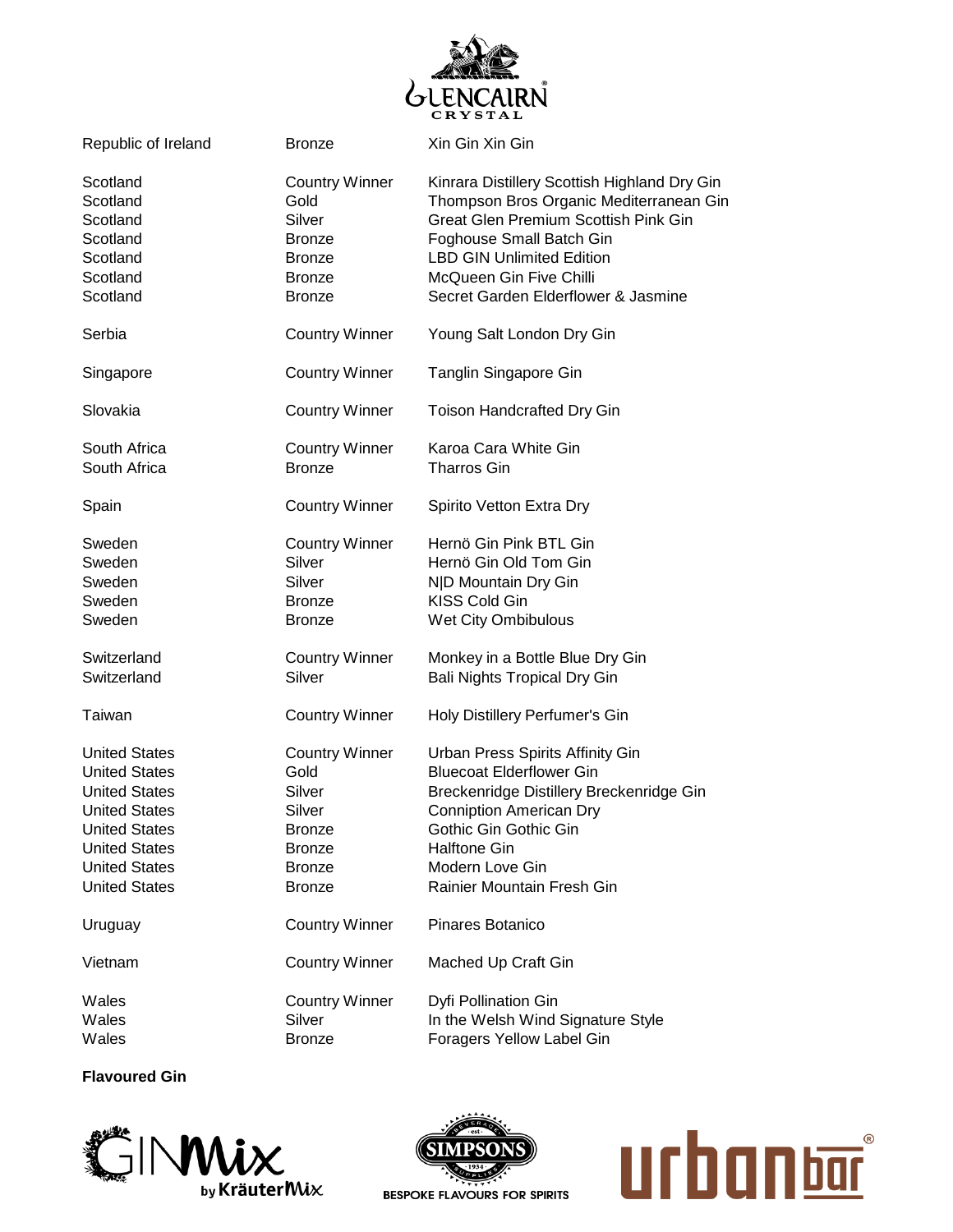

| Argentina              | <b>Country Winner</b>          | Malaria Gin Malaria Gin                                                                      |
|------------------------|--------------------------------|----------------------------------------------------------------------------------------------|
| Australia              | <b>Country Winner</b>          | Never Never Distilling Co. Ginache                                                           |
| Australia              | Gold                           | <b>Forty Spotted Wild Rose</b>                                                               |
| Australia              | Silver                         | Barossa Distilling Company Barossa Shiraz Gin 2021                                           |
| Australia              | Silver                         | Bass & Flinders Distillery Heartbreak Pinot Noir Gin                                         |
| Australia              | Silver                         | Dasher + Fisher Saffron Gin                                                                  |
| Australia              | Silver                         | Forty Spotted Tassie Bush Honey                                                              |
| Australia              | <b>Bronze</b>                  | Adams Distillery Blueberry & Lavender Gin                                                    |
| Australia<br>Australia | <b>Bronze</b>                  | Four Pillars Single Vineyard Yarra Yering Bloody Shiraz<br>Pure Origin Tasmanian Bramble Gin |
| Australia              | <b>Bronze</b><br><b>Bronze</b> | The West Winds Gin Wild Plum Gin                                                             |
| Australia              | <b>Bronze</b>                  | Wolf Lane Distillery Davidson Plum Gin                                                       |
|                        |                                |                                                                                              |
| Belgium                | <b>Country Winner</b>          | Sea Garden Gin Sea Garden Gin                                                                |
| Belgium                | Silver                         | Garden Gin Garden Gin                                                                        |
| Belgium                | <b>Bronze</b>                  | <b>Wolf Premium Gin</b>                                                                      |
| <b>Brazil</b>          | <b>Country Winner</b>          | Vitoria Regia Organico Gin                                                                   |
| <b>Brazil</b>          | Silver                         | Vitoria Regia Organico Citrus                                                                |
| Canada                 | <b>Country Winner</b>          | Steinhart Haskap Gin                                                                         |
| Canada                 | Gold                           | Steinhart Wild Blueberry Gin                                                                 |
| Canada                 | Silver                         | The Newfoundland Distillery Co Cloudberry Gin                                                |
| Canada                 | <b>Bronze</b>                  | Steinhart Rhubarb Gin                                                                        |
| China                  | <b>Country Winner</b>          | The Rambler Sunkissed Strawberry                                                             |
| Croatia                | <b>Country Winner</b>          | Mountain Creek Lady's Choice                                                                 |
| Denmark                | <b>Country Winner</b>          | BeGin Copenhagen The Original Blend                                                          |
| Denmark                | Silver                         | BeGin Copenhagen Lavender Flower                                                             |
| Denmark                | <b>Bronze</b>                  | BeGin Copenhagen Hibiscus Flower                                                             |
| England                | <b>Country Winner</b>          | Jaffa Cake Gin Jaffa Cake Gin                                                                |
| England                | Gold                           | Three Wrens Gin Bison Grass Edition                                                          |
| England                | Silver                         | Berkshire Botanical Gin Honey & Orange Blossom Gin                                           |
| England                | Silver                         | Haysmith's Bramble Gin                                                                       |
| England                | Silver                         | Shed 1 Gin Festive Bramble Gin Elixir                                                        |
| England                | Silver                         | Slingsby Blackberry Gin                                                                      |
| England                | Silver                         | Three Wrens Gin Key Lime Pie Limited Edition                                                 |
| England                | <b>Bronze</b>                  | Beefeater Blood Orange                                                                       |
| England                | <b>Bronze</b>                  | Beefeater Peach & Raspberry                                                                  |
| England                | <b>Bronze</b>                  | <b>Beefeater Pink Strawberry</b>                                                             |
| England                | <b>Bronze</b>                  | Berkshire Botanical Honey & Orange Blossom Gin                                               |
| England                | <b>Bronze</b>                  | Boodles Rhubarb & Strawberry Gin                                                             |
| England                | <b>Bronze</b>                  | Cotswolds No.3 Wildflower Gin                                                                |
| England                | <b>Bronze</b>                  | Giraffe Gin Mango & Passionfruit                                                             |
| England                | <b>Bronze</b>                  | Gordon's TBC                                                                                 |





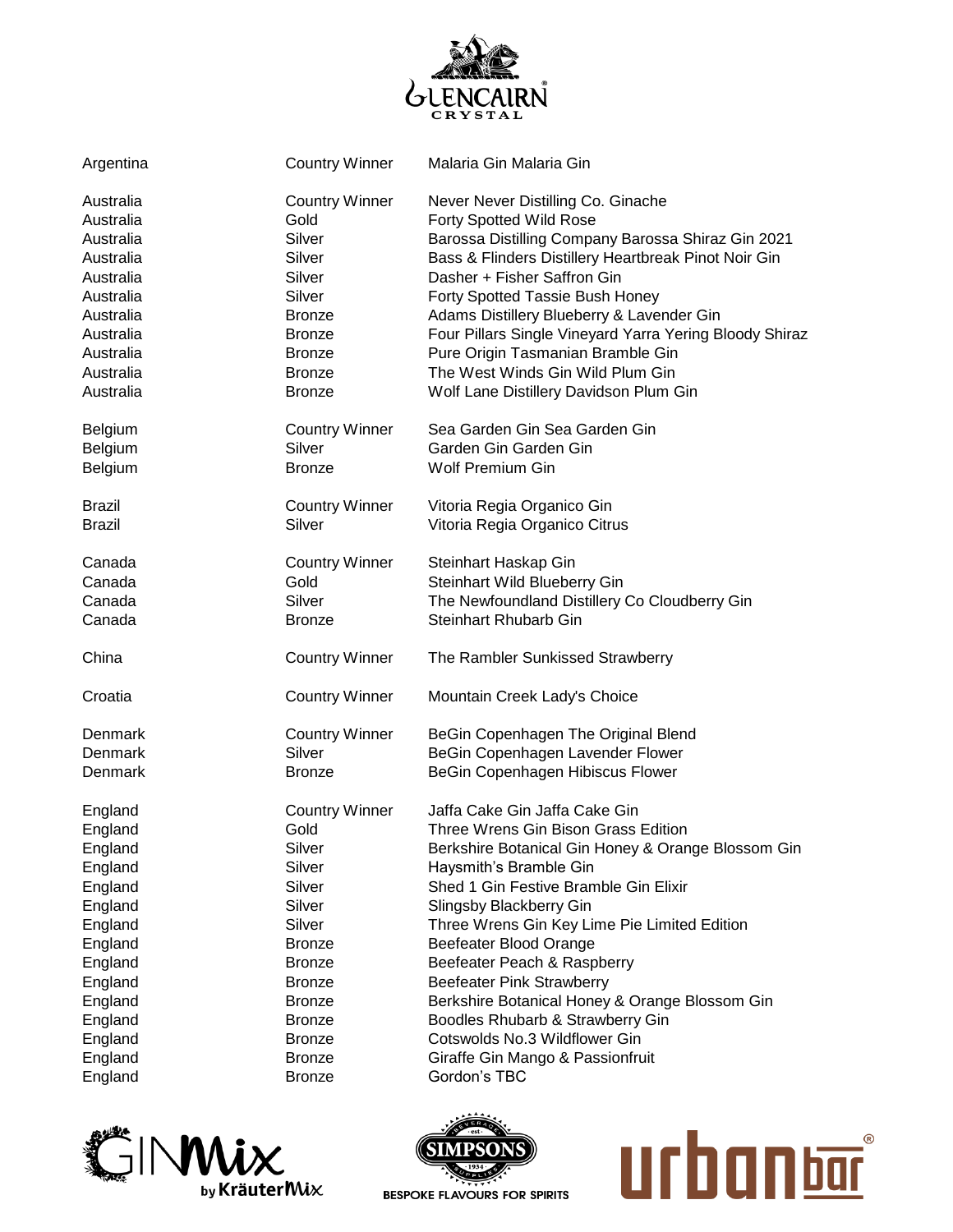

| England<br>England                                                   | <b>Bronze</b><br><b>Bronze</b>                                                      | Henley Gin Rhubarb & Orange<br>Pinnock Rhubarb & Strawberry                                                                                                          |
|----------------------------------------------------------------------|-------------------------------------------------------------------------------------|----------------------------------------------------------------------------------------------------------------------------------------------------------------------|
| Estonia                                                              | <b>Country Winner</b>                                                               | Junimperium Cherry Edition Gin                                                                                                                                       |
| France<br>France<br>France<br>France                                 | <b>Country Winner</b><br>Silver<br>Silver<br><b>Bronze</b>                          | <b>Wattshot Wattshot Gin</b><br>Archie Gin Infuse<br>Bartavelle Strawberries & Rhubarb<br>Bartavelle Peaches & Verbena                                               |
| Germany<br>Germany<br>Germany                                        | <b>Country Winner</b><br>Silver<br><b>Bronze</b>                                    | Hamburg-Zanzibar Tumeric No.1 Gin<br>Konkani Goa Inspired Gin<br>Hamburg-Zanzibar Tumeric Raw Gin                                                                    |
| Italy                                                                | <b>Country Winner</b>                                                               | Mintis Gin Ribesa                                                                                                                                                    |
| Myanmar                                                              | <b>Country Winner</b>                                                               | Royal Special Dry Gin                                                                                                                                                |
| <b>Netherlands</b><br>Netherlands                                    | <b>Country Winner</b><br><b>Bronze</b>                                              | Flame of Passion Pink Gin<br>Ginneken Dutch Pink Gin                                                                                                                 |
| Republic of Ireland<br>Republic of Ireland<br>Republic of Ireland    | <b>Country Winner</b><br>Silver<br><b>Bronze</b>                                    | Ha'Penny Rhubarb Gin<br><b>Blackwater Wexford Strawberry</b><br>Wild Burrow Raspberry & Thyme Craft Gin                                                              |
| Scotland<br>Scotland<br>Scotland<br>Scotland<br>Scotland<br>Scotland | <b>Country Winner</b><br>Gold<br>Silver<br>Silver<br><b>Bronze</b><br><b>Bronze</b> | Caorunn Scottish Raspberry<br>Misty Isle Mulled Christmas Gin<br>Boë Bramble Gin<br>Misty Isle Pink Gin<br>Edinburgh Gin Rhubarb & Ginger<br>Spanking Roger Pink Gin |
| Serbia                                                               | <b>Country Winner</b>                                                               | <b>GinFinity Citrus</b>                                                                                                                                              |
| Slovenia                                                             | <b>Country Winner</b>                                                               | Parson Gin Grapy                                                                                                                                                     |
| South Africa                                                         | <b>Country Winner</b>                                                               | Kaiza 5 Gin Kaiza 5 Gin                                                                                                                                              |
| Spain                                                                | <b>Country Winner</b>                                                               | Spirito Vetton Cereza                                                                                                                                                |
| Sweden<br>Sweden<br>Sweden                                           | <b>Country Winner</b><br>Silver<br><b>Bronze</b>                                    | Lydén Distillery Pink Gin<br>Mill Gin Smoked Gin<br>Revsunds Distillery Brännbera                                                                                    |
| Switzerland                                                          | <b>Country Winner</b>                                                               | Studers Swiss Highland Honey Gin 'Wildflower'                                                                                                                        |
| Uruguay                                                              | <b>Country Winner</b>                                                               | <b>Pinares Pinkybiscus</b>                                                                                                                                           |
| Wales<br>Wales                                                       | <b>Country Winner</b><br><b>Bronze</b>                                              | Foragers Winberry Gin<br>Monmouth Gin Co. Pink                                                                                                                       |





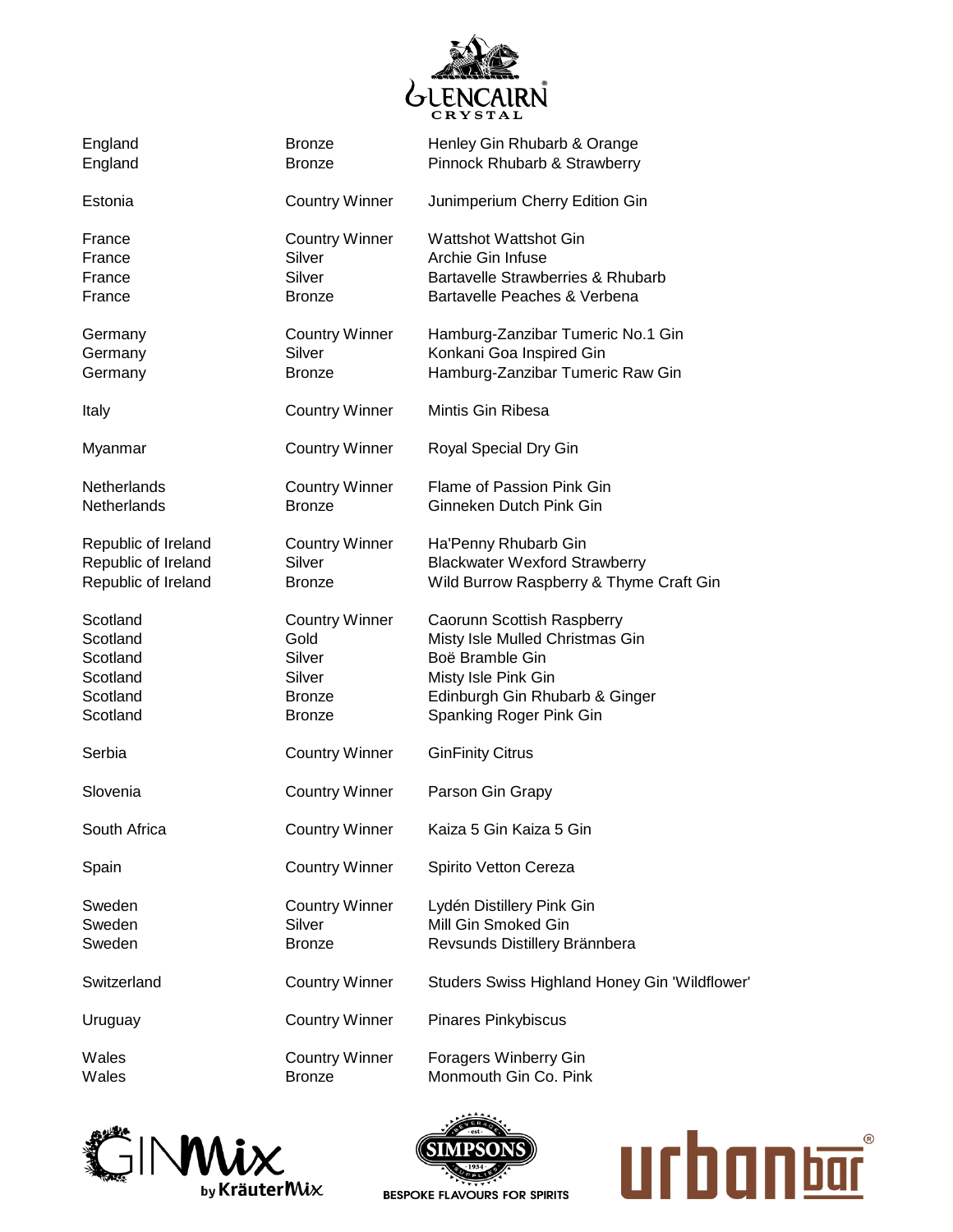

## **Genever**

| <b>Belgium</b><br>Belgium<br>Belgium | <b>Country Winner</b><br>Silver<br><b>Bronze</b> | Houblonesse Hopscheutenjenever<br><b>Ginmay Spirit of Chimay</b><br><b>Filliers Young and Pure</b> |
|--------------------------------------|--------------------------------------------------|----------------------------------------------------------------------------------------------------|
| Netherlands                          | <b>Country Winner</b>                            | Barak'51 Genever                                                                                   |
| <b>London Dry Gin</b>                |                                                  |                                                                                                    |
| Argentina                            | <b>Country Winner</b>                            | Jardín Escondido Destilamos Primavera                                                              |
| Argentina                            | Silver                                           | Gin Inmigrante Gin Inmigrante                                                                      |
| Argentina                            | <b>Bronze</b>                                    | La Francesa Gin Citric and Herbal Fragrance                                                        |
| Australia                            | <b>Country Winner</b>                            | Never Never Distilling Co. Triple Juniper Gin Export Strength                                      |
| Australia                            | Gold                                             | Lawrenny 1818 Settlers Gin                                                                         |
| Australia                            | Silver                                           | Archie Rose Distilling Co. Signature Dry Gin                                                       |
| Australia                            | Silver                                           | Bright Night Wild Tasmanian Gin                                                                    |
| Australia                            | Silver                                           | Never Never Distilling Co. Triple Juniper Gin                                                      |
| Australia                            | <b>Bronze</b>                                    | Devils Thumb Distillery Signature Dry Gin                                                          |
| Australia                            | <b>Bronze</b>                                    | Gingin Gin                                                                                         |
| Australia                            | <b>Bronze</b>                                    | Old Kempton Distillery Embezzler Gin                                                               |
| Australia                            | <b>Bronze</b>                                    | Tara Distillery Pot Still Gin                                                                      |
| Belgium                              | <b>Country Winner</b>                            | Dragon Ride Oriental Spiced Gin                                                                    |
| Belgium                              | Silver                                           | <b>Filliers Classic Dry Gin</b>                                                                    |
| <b>Belgium</b>                       | <b>Bronze</b>                                    | Meander Gin Meander Gin                                                                            |
| <b>Brazil</b>                        | <b>Country Winner</b>                            | Satira Jin Satira                                                                                  |
| <b>Brazil</b>                        | Silver                                           | Fog Organic Gin                                                                                    |
| <b>Brazil</b>                        | Silver                                           | Gin 743 Gin 743                                                                                    |
| <b>Brazil</b>                        | Silver                                           | O'Gin 1st London Dry                                                                               |
| <b>Brazil</b>                        | Silver                                           | O'Gin Be Proud                                                                                     |
| <b>Brazil</b>                        | Silver                                           | O'Gin Bearskin                                                                                     |
| <b>Brazil</b>                        | Silver                                           | O'Gin London Dry                                                                                   |
| <b>Brazil</b>                        | <b>Bronze</b>                                    | It44 London Dry Gin                                                                                |
| <b>Brazil</b>                        | <b>Bronze</b>                                    | O'Gin Amazonian                                                                                    |
| <b>Brazil</b>                        | <b>Bronze</b>                                    | O'Gin World                                                                                        |
| Canada                               | <b>Country Winner</b>                            | Anohka Tempest Dry Gin                                                                             |
| Canada                               | Gold                                             | Last Best Savage Love                                                                              |
| Canada                               | Silver                                           | Wendigo Sea Buckthorn Gin                                                                          |
| Canada                               | <b>Bronze</b>                                    | The Gnu Normal London Dry Gin                                                                      |
| China                                | <b>Country Winner</b>                            | Isle's Feast Witty Pine                                                                            |
| China                                | Silver                                           | Porcelain Mandarin Edition                                                                         |
| China                                | <b>Bronze</b>                                    | <b>Billion Cups OneGin</b>                                                                         |
| China                                | <b>Bronze</b>                                    | herbit G!N Red Lantern                                                                             |
| China                                | <b>Bronze</b>                                    | Porcelain Shanghai Dry Gin                                                                         |





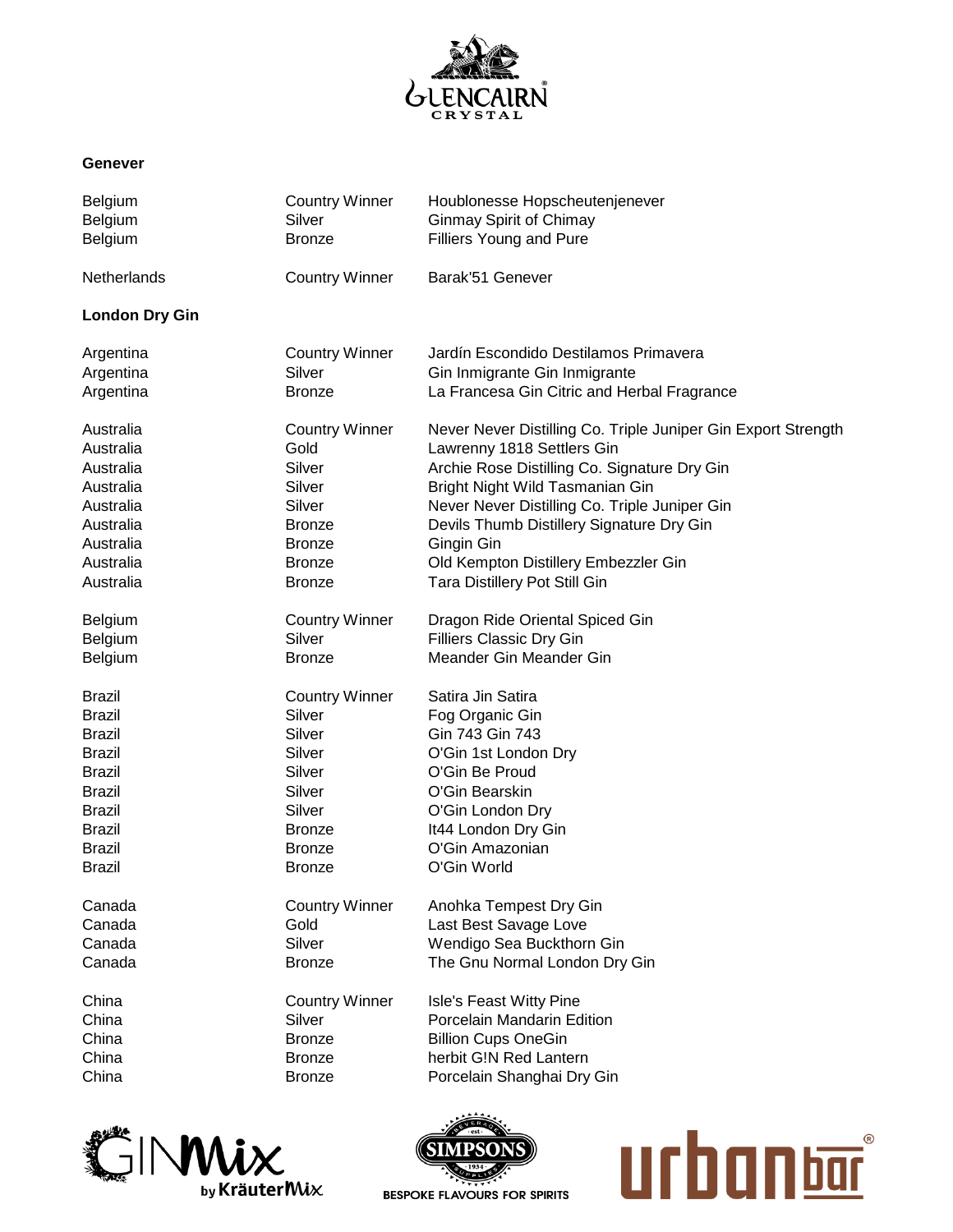

| Croatia               | <b>Country Winner</b> | Old Pilot's London Dry                          |
|-----------------------|-----------------------|-------------------------------------------------|
| Croatia               | Silver                | Dubrovnik Republic Dry Dalmatian Gin            |
| Croatia               | <b>Bronze</b>         | Sette Monti London Dry Gin                      |
| <b>Czech Republic</b> | <b>Country Winner</b> | Garage 22 Prague Distillery Summer Gin          |
| <b>Czech Republic</b> | Silver                | Garage 22 Prague Distillery Gin 22              |
| Denmark               | <b>Country Winner</b> | København Klassisk Lounge Gin                   |
| England               | <b>Country Winner</b> | Henley Gin Classic Dry                          |
| England               | Gold                  | <b>Beefeater Crown Jewel</b>                    |
| England               | Gold                  | <b>Boodles London Dry</b>                       |
| England               | Gold                  | Steeplechase Distillery Steeplechase            |
| England               | Silver                | Assay London Dry Gin                            |
| England               | Silver                | Beefeater London Dry Gin                        |
| England               | Silver                | Bond Street Signature London Dry                |
| England               | Silver                | Captain Sir Tom's London Dry Gin                |
| England               | Silver                | <b>Chatsworth Rose Pink Gin</b>                 |
| England               | Silver                | Chew Valley Distillery London Dry Gin           |
| England               | Silver                | D1 London Spirits D1 London Gin                 |
| England               | Silver                | Danvm Dry Gin Original London Dry               |
| England               | Silver                | Green Room Small Batch Dry Gin                  |
| England               | Silver                | The Gin Foundry Europa                          |
| England               | Silver                | The Gin Foundry Far East                        |
| England               | Silver                | The Hebden Bridge Gin Company Signature Dry Gin |
| England               | Silver                | Tiger Gin Tiger Gin                             |
| England               | Silver                | Triple Six Dry Gin                              |
| England               | Silver                | Whitley Neill Connoisseur's Cut Gin             |
| England               | <b>Bronze</b>         | Cornish Blue Flamingo Gin London Dry            |
| England               | <b>Bronze</b>         | Masons of Yorkshire Orange & Lime Leaf          |
| England               | <b>Bronze</b>         | Masons of Yorkshire The Original                |
| England               | <b>Bronze</b>         | Otterbeck Cotton Garden Gin                     |
| England               | <b>Bronze</b>         | <b>Otterbeck Cotton Gin</b>                     |
| England               | <b>Bronze</b>         | <b>Otterbeck Winter Cotton Gin</b>              |
| England               | <b>Bronze</b>         | The River Test Distillery London Dry Gin        |
| England               | <b>Bronze</b>         | <b>Thousand Trades Gin</b>                      |
| England               | <b>Bronze</b>         | Whitley Neill London Dry Gin                    |
| Estonia               | <b>Country Winner</b> | Elda Distillery O1                              |
| Finland               | Silver                | Nagu Midsummer Gin                              |
| France                | <b>Country Winner</b> | Moon Gin London Dry Gin                         |
| France                | Silver                | Distillerie du Mont Blanc Harmonie Alpine       |
| France                | Silver                | Gibson's London Dry Gin                         |
| France                | <b>Bronze</b>         | <b>Barandel Gin Dry</b>                         |
| France                | <b>Bronze</b>         | La Roche Gin Classic Juniperus                  |
| Germany               | <b>Country Winner</b> | Euelsberger Nr 4 Eifel Gin                      |





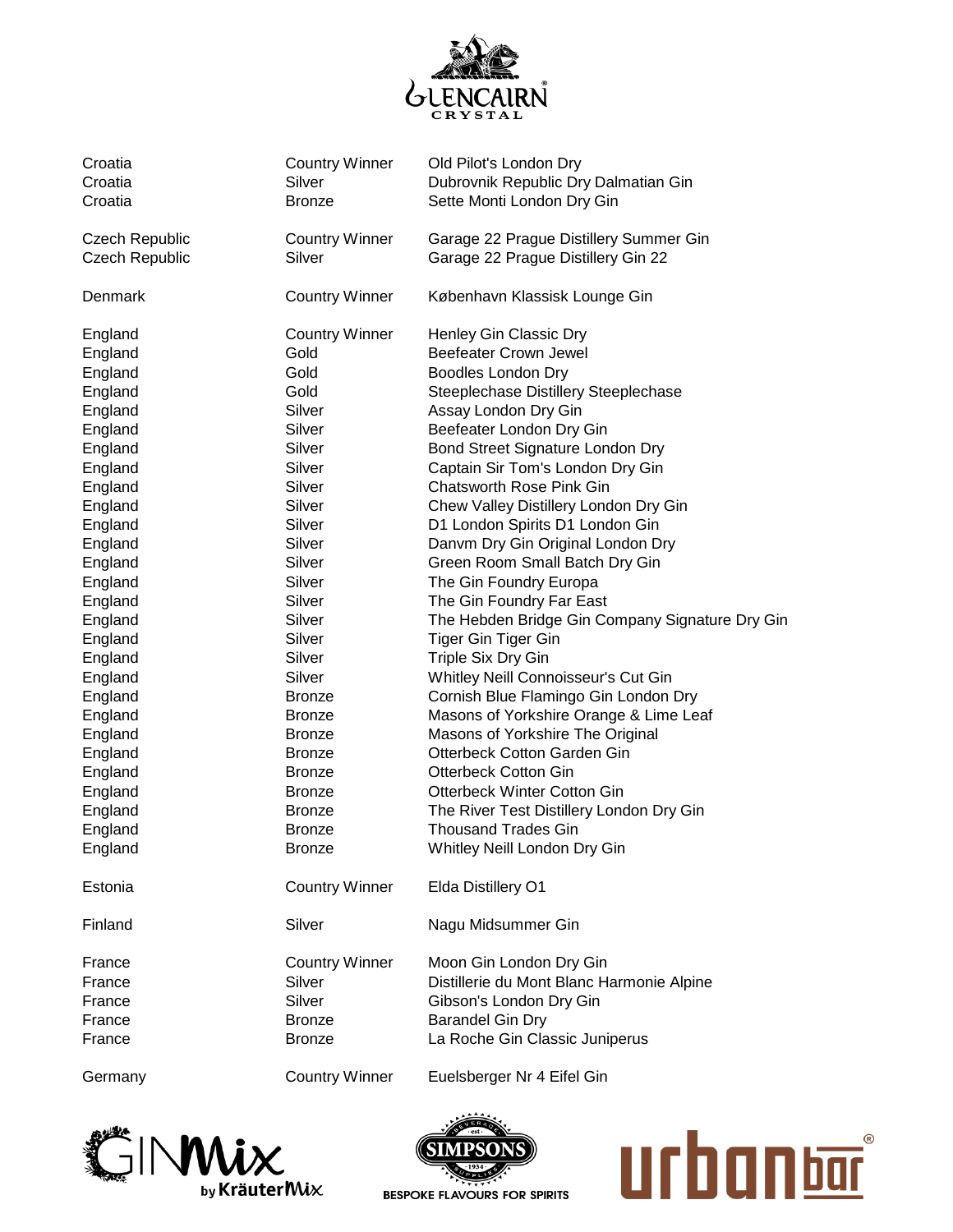

| Germany             | Silver                | Crypto Black Forest Dry Gin                         |
|---------------------|-----------------------|-----------------------------------------------------|
| Germany             | Silver                | Elephant Gin London Dry Gin                         |
| Germany             | Silver                | Glücksfall No. 1 London Dry Gin                     |
| Germany             | Silver                | Kunstwerk London Dry Gin                            |
| Germany             | <b>Bronze</b>         | <b>Enthusiast Gin Arctic Dry</b>                    |
| Germany             | <b>Bronze</b>         | Village of Silence London Dry Gin                   |
| Hong Kong           | <b>Country Winner</b> | Two Moons Signature Dry Gin                         |
| India               | <b>Country Winner</b> | Greater Than London Dry Gin                         |
| India               | Silver                | <b>Greater Than Juniper Bomb</b>                    |
| Italy               | <b>Country Winner</b> | Naturæ Fructetum                                    |
| Italy               | Silver                | Ginepraio London Dry Gin                            |
| Italy               | Silver                | MC Luxury Gin MC Luxury Gin                         |
| Italy               | <b>Bronze</b>         | Messenion London Dry Gin                            |
| Italy               | <b>Bronze</b>         | River Mentana Venetian Dry Gin                      |
| Japan               | <b>Country Winner</b> | The Kyoto Distillery Ki No Bi Kyoto Dry Gin         |
| Japan               | Silver                | The Kyoto Distillery Ki No Bi Sei Kyoto Dry Gin     |
| Japan               | <b>Bronze</b>         | Sakurao Original                                    |
| Netherlands         | <b>Country Winner</b> | Mahi Mahi Original                                  |
| Netherlands         | Silver                | Two-Spirits Gin                                     |
| Netherlands         | Bronze                | Gold Dry Gin                                        |
| New Zealand         | <b>Country Winner</b> | Broken Heart Original Gin                           |
| New Zealand         | Silver                | The National Distillery Company New Zealand Dry Gin |
| New Zealand         | <b>Bronze</b>         | <b>Curiosity Gin Classic</b>                        |
| Republic of Ireland | <b>Country Winner</b> | Blackwater No. 5 Irish Gin                          |
| Republic of Ireland | Silver                | Dingle Distillery Dingle Gin                        |
| Republic of Ireland | <b>Bronze</b>         | Wild Burrow London Dry Gin                          |
| Scotland            | <b>Country Winner</b> | Roehill Springs Navy Strength                       |
| Scotland            | Gold                  | North Point Distillery Crosskirk Bay Gin            |
| Scotland            | Silver                | Aatta Gin Aatta Gin                                 |
| Scotland            | Silver                | Caorunn Master's Cut                                |
| Scotland            | Silver                | Edinburgh Gin Classic                               |
| Scotland            | Silver                | <b>Great Glen Premium Scottish Gin</b>              |
| Scotland            | Silver                | Hills&Harbour Gin                                   |
| Scotland            | Silver                | Hrafn Gin Valhalla                                  |
| Scotland            | Silver                | Scottish Maritime Lind & Lime Gin                   |
| Scotland            | Silver                | Whitetail Juniper-Led Gin                           |
| Scotland            | <b>Bronze</b>         | 57° Skye Earth & Sea Gin                            |
| Scotland            | <b>Bronze</b>         | Edinburgh Gin Seaside                               |
| Scotland            | <b>Bronze</b>         | G.H.Q. London Dry Gin                               |
| Scotland            | <b>Bronze</b>         | Hrafn Gin Valkyrie                                  |
| Scotland            | <b>Bronze</b>         | Kinrara Distillery Artist Edition 'Ginny'           |
| Scotland            | <b>Bronze</b>         | Misty Isle Cill Targhlain Gin                       |





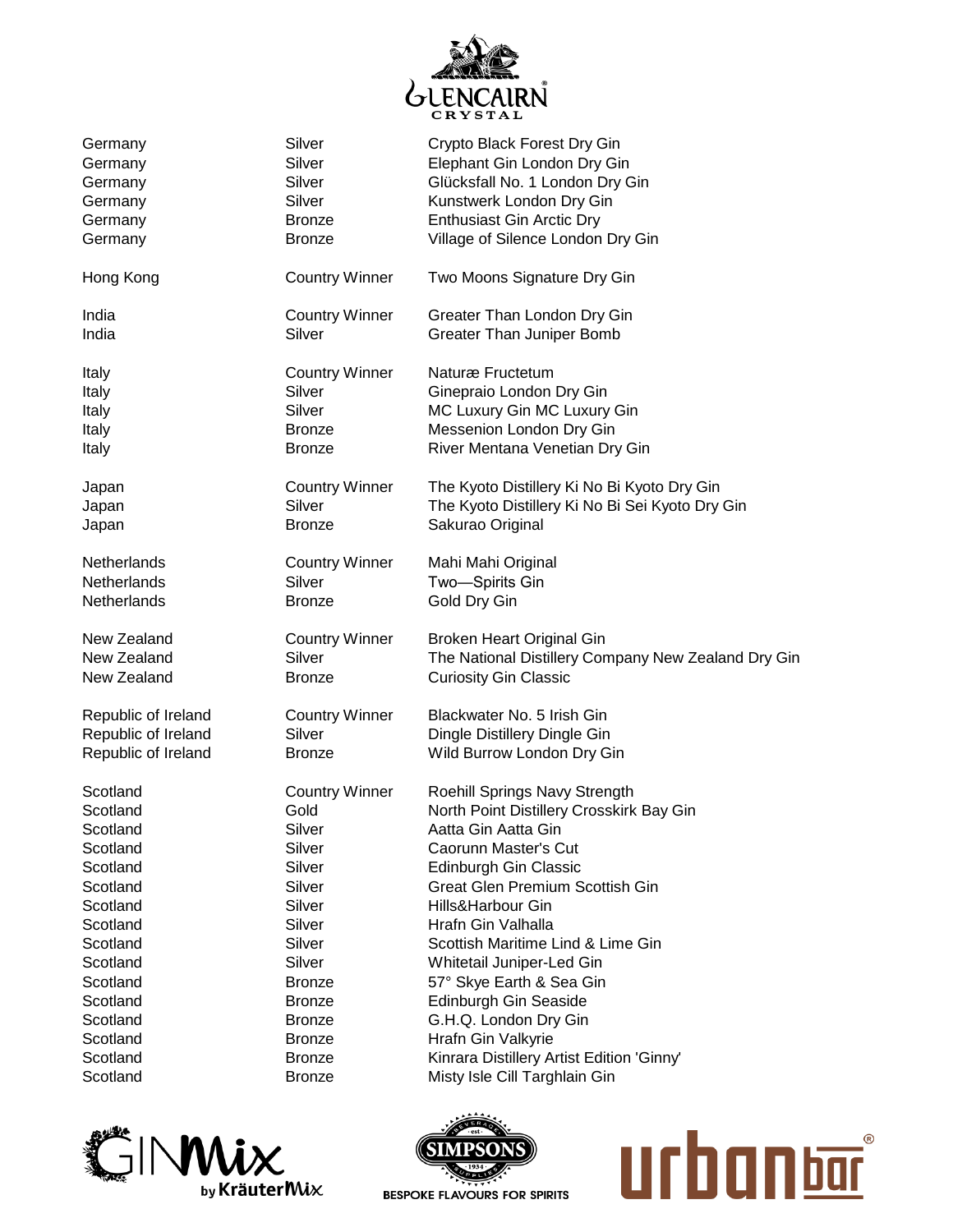

| Scotland                                                           | <b>Bronze</b>                                                                                   | <b>Purist Gin Glasgow Special Edition</b>                                                                                                                                                       |
|--------------------------------------------------------------------|-------------------------------------------------------------------------------------------------|-------------------------------------------------------------------------------------------------------------------------------------------------------------------------------------------------|
|                                                                    |                                                                                                 |                                                                                                                                                                                                 |
| Serbia                                                             | <b>Country Winner</b>                                                                           | Pop Stone Dry Gin                                                                                                                                                                               |
| Singapore                                                          | <b>Country Winner</b>                                                                           | <b>Tanglin Orchid Gin</b>                                                                                                                                                                       |
| Slovenia<br>Slovenia                                               | <b>Country Winner</b><br>Silver                                                                 | Petriot Gin Green George<br>Broken Bones Gin London Dry Gin                                                                                                                                     |
| South Africa<br>South Africa                                       | <b>Country Winner</b><br>Silver                                                                 | <b>Cruxland Gin Kalahari Truffles</b><br>SilverKloof Distilled South African Dry Gin                                                                                                            |
| Spain<br>Spain<br>Spain<br>Spain                                   | <b>Country Winner</b><br>Silver<br><b>Bronze</b><br><b>Bronze</b>                               | Vánagandr London Dry Gin<br>Sloe Dry Gin<br><b>Bunker Artesanal</b><br>Nubla London Dry Gin                                                                                                     |
| Sweden<br>Sweden<br>Sweden<br>Sweden<br>Sweden<br>Sweden<br>Sweden | <b>Country Winner</b><br>Silver<br>Silver<br>Silver<br>Silver<br><b>Bronze</b><br><b>Bronze</b> | Lydén Distillery Dry Gin<br>Corroded 6 Gin of Anger<br>Hernö Gin Pink BTL Gin<br>Mill Gin London Dry<br>Revsunds Distillery Herrevaden<br>Fjäre Rare Distilled Gin<br>Revsunds Distillery Mylta |
| Switzerland<br>Switzerland<br>Switzerland                          | <b>Country Winner</b><br>Silver<br><b>Bronze</b>                                                | <b>Studers Swiss Gold Gin</b><br><b>Studers Swiss Highland Dry Gin</b><br><b>Ginfinity Handcrafted Premium Gin</b>                                                                              |
| <b>United States</b>                                               | <b>Country Winner</b>                                                                           | Spirit of Beringei Strange Monkey Gin                                                                                                                                                           |
| Uruguay                                                            | <b>Country Winner</b>                                                                           | Pinares London Dry Gin                                                                                                                                                                          |
| Wales<br>Wales<br>Wales                                            | <b>Country Winner</b><br>Silver<br>Silver                                                       | White Hare Gin Hellenic Hare<br>Benjamin Hall Gin London Dry<br>Gower Gin Company x Gin & Juice Rooftop Gin                                                                                     |
| <b>Matured Gin</b>                                                 |                                                                                                 |                                                                                                                                                                                                 |
| Argentina                                                          | <b>Country Winner</b>                                                                           | <b>Bosque Refugios</b>                                                                                                                                                                          |
| Australia<br>Australia<br>Australia<br>Australia<br>Australia      | <b>Country Winner</b><br>Gold<br>Silver<br>Silver<br>Silver                                     | Heartwood Absolution of Gin<br>Broken Hill Distillery Gunpowder Gin<br>Giniversity x Limeburners Whisky Cask Gin<br>My Gin Barrel Aged Edition No. 2<br>Prohibition Liquor Co Shiraz Barrel Gin |

Croatia Country Winner Old Pilot's Barrel Aged Gin





Australia **Bronze** Bronze Barossa Distilling Company Barrel Aged Gin

Australia **Bronze** Four Pillars Single Barrel - S30

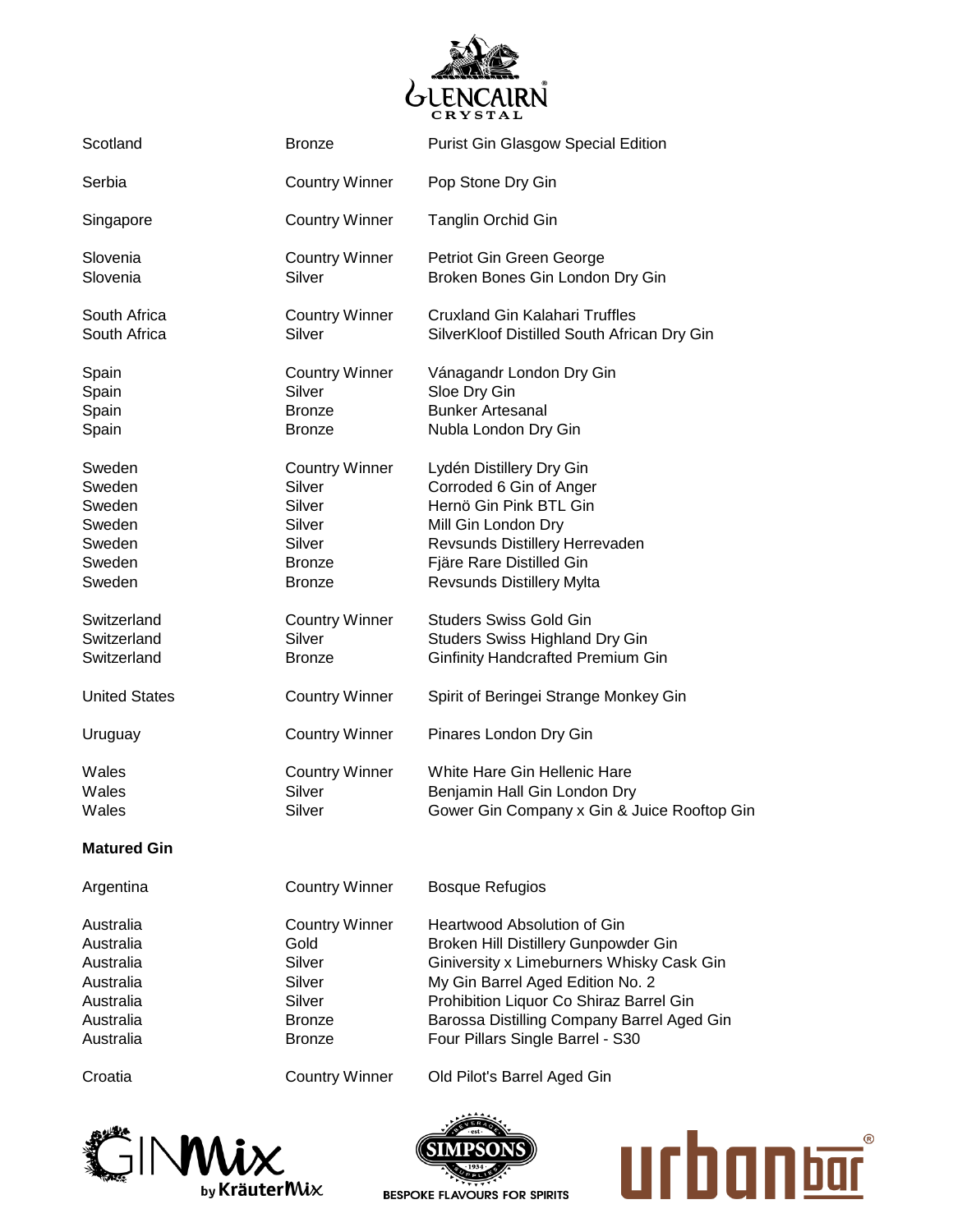

| Croatia                                                                                 | Silver                                                                                                 | Good Night Gin Good Night Gin                                                                                                                                                                                                                                               |
|-----------------------------------------------------------------------------------------|--------------------------------------------------------------------------------------------------------|-----------------------------------------------------------------------------------------------------------------------------------------------------------------------------------------------------------------------------------------------------------------------------|
| England                                                                                 | <b>Country Winner</b>                                                                                  | Martin Miller's Gin 9 Moons                                                                                                                                                                                                                                                 |
| France<br>France<br>France                                                              | <b>Country Winner</b><br>Silver<br><b>Bronze</b>                                                       | Osmoz Gin Pineau Cask Finish<br>Archie Gin Barrel Aged<br>Osmoz Gin Cognac Cask Finish                                                                                                                                                                                      |
| Germany<br>Germany                                                                      | <b>Country Winner</b><br><b>Bronze</b>                                                                 | 13Spirits Oak Bee Gin<br>Sauerländer Edelbrennerei HerGINg                                                                                                                                                                                                                  |
| <b>Israel</b>                                                                           | <b>Country Winner</b>                                                                                  | M&H Whisky Distillery Levantine Gin Oak Aged                                                                                                                                                                                                                                |
| New Zealand                                                                             | <b>Country Winner</b>                                                                                  | Awildian Coromandel Manuka Gin                                                                                                                                                                                                                                              |
| Paraguay                                                                                | <b>Country Winner</b>                                                                                  | Bertoni Organic Gin Bertoni Organic Gin                                                                                                                                                                                                                                     |
| Scotland                                                                                | <b>Country Winner</b>                                                                                  | Firkin Gin Red Wine Cask                                                                                                                                                                                                                                                    |
| Spain                                                                                   | <b>Country Winner</b>                                                                                  | Hayes Gin Fruit Spiced Barrel Aged Gin                                                                                                                                                                                                                                      |
| Sweden<br>Sweden<br>Sweden                                                              | <b>Country Winner</b><br>Silver<br><b>Bronze</b>                                                       | Lydén Distillery Cask Gin<br>Hernö Gin Juniper Cask Gin<br>Revsunds Distillery Mylta Cask Edition 2021                                                                                                                                                                      |
| Taiwan                                                                                  | <b>Country Winner</b>                                                                                  | Valor Sword                                                                                                                                                                                                                                                                 |
| <b>United States</b><br><b>United States</b><br><b>United States</b>                    | <b>Country Winner</b><br>Silver<br><b>Bronze</b>                                                       | <b>Bluecoat Barrel Finished Gin</b><br>Slightly Lost Barrel Rested Estate Gin<br><b>Conniption Barrel Aged</b>                                                                                                                                                              |
| Wales<br>Wales<br>Wales                                                                 | <b>Country Winner</b><br>Silver<br><b>Bronze</b>                                                       | In the Welsh Wind Limited Edition Palo Cortado Cask Aged<br>Dà Mhìle Organic Oak Aged Gin<br>Dyfi Navigation Gin                                                                                                                                                            |
| Navy Gin                                                                                |                                                                                                        |                                                                                                                                                                                                                                                                             |
| Australia<br>Australia<br>Australia<br>Australia<br>Australia<br>Australia<br>Australia | <b>Country Winner</b><br>Silver<br>Silver<br>Silver<br><b>Bronze</b><br><b>Bronze</b><br><b>Bronze</b> | Devils Thumb Distillery Navy Strength Gin<br>Australian Distilling Co. Navy Gin<br>Broken Hill Distillery Gunpowder Gin<br>Never Never Distilling Co. Juniper Freak Gin<br><b>Ester Strong Gin</b><br>Four Pillars Navy Strength Gin<br>Prohibition Liquor Co Navy Strength |
| <b>Brazil</b>                                                                           | <b>Country Winner</b>                                                                                  | O'Gin New Navy                                                                                                                                                                                                                                                              |
| China                                                                                   | <b>Country Winner</b>                                                                                  | The Rambler Expedition Strength                                                                                                                                                                                                                                             |
| Croatia                                                                                 | <b>Country Winner</b>                                                                                  | <b>Blue Mariner Gin Blue Mariner Gin</b>                                                                                                                                                                                                                                    |





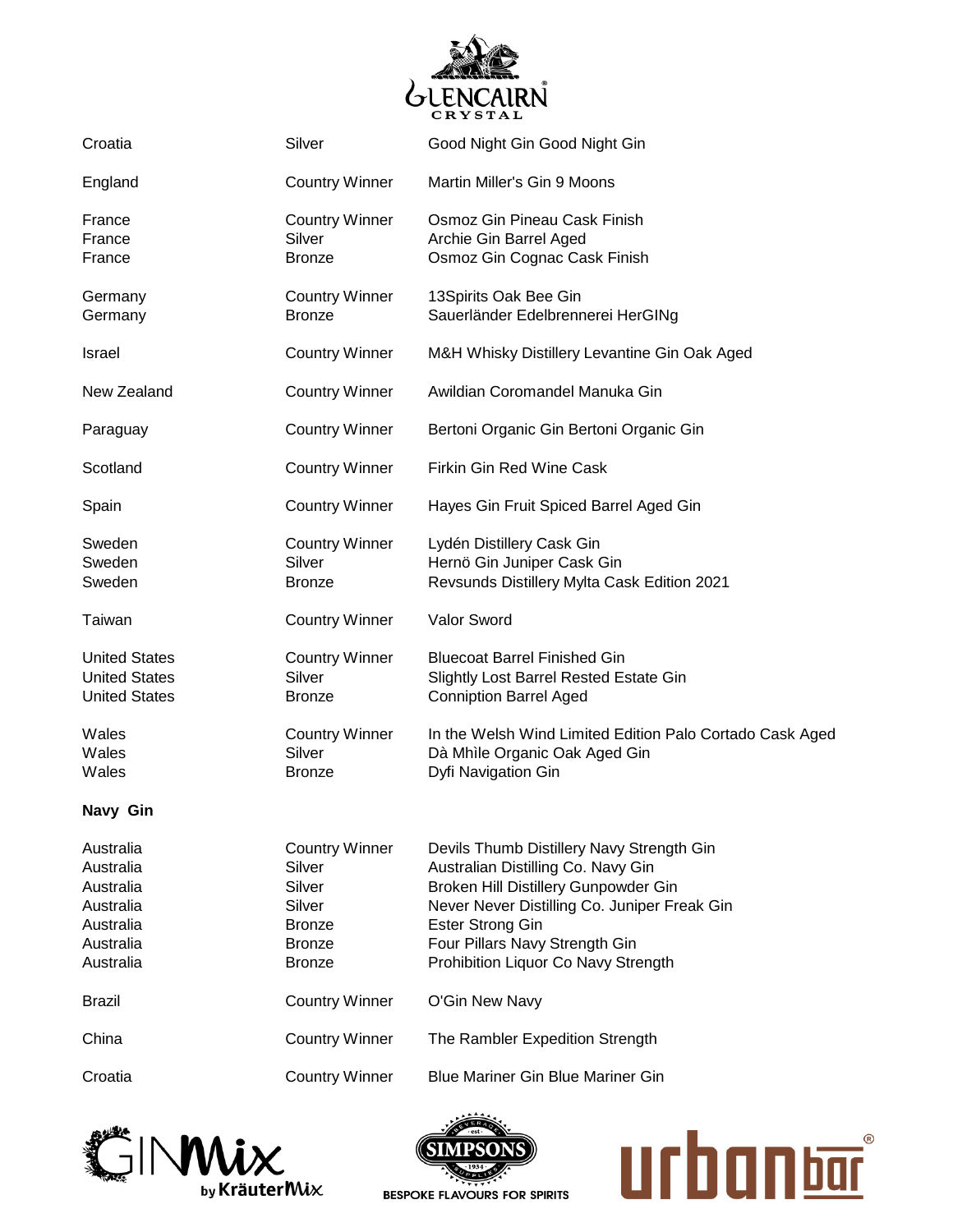

| England<br>England<br>England              | <b>Country Winner</b><br>Silver<br><b>Bronze</b> | Chew Valley Distillery Navy Strength<br>Sky Wave Gin Navy Strength Gin<br>York Gin Outlaw                    |
|--------------------------------------------|--------------------------------------------------|--------------------------------------------------------------------------------------------------------------|
| Estonia                                    | <b>Country Winner</b>                            | Junimperium Navy Strength Gin                                                                                |
| France                                     | <b>Country Winner</b>                            | <b>Gin Avem Corvus</b>                                                                                       |
| Germany<br>Germany<br>Germany              | <b>Country Winner</b><br>Silver<br><b>Bronze</b> | <b>KK Spirits Navybomb</b><br>Elephant Gin Elephant Strength Gin<br>Schwarzer Walfisch Gin Navy Strength Gin |
| Italy                                      | <b>Country Winner</b>                            | Ginepraio Amphora Navy Strength                                                                              |
| Luxembourg                                 | <b>Country Winner</b>                            | Opyos Navy Strength Gin                                                                                      |
| Netherlands                                | <b>Country Winner</b>                            | Ginneken Dutch Black Gin                                                                                     |
| New Zealand                                | <b>Country Winner</b>                            | The National Distillery Company Old Navy                                                                     |
| Republic of Ireland<br>Republic of Ireland | <b>Country Winner</b><br>Silver                  | <b>Trade Secrets Navy Strength</b><br>Bertha's Revenge Navy Strength Irish Milk Gin                          |
| Scotland<br>Scotland<br>Scotland           | <b>Country Winner</b><br>Silver<br><b>Bronze</b> | Edinburgh Gin Cannonball<br>Smugglers Spirits Old Sins Gin<br><b>LBD GIN Latitude Strength</b>               |
| Singapore                                  | <b>Country Winner</b>                            | Tanglin Black Powder Gin                                                                                     |
| Slovenia                                   | <b>Country Winner</b>                            | Broken Bones Gin Navy Strength Gin                                                                           |
| Sweden<br>Sweden<br>Sweden                 | <b>Country Winner</b><br>Silver<br><b>Bronze</b> | Bergslagens Navy Strength Gin<br>Hernö Gin Navy Strength Gin<br><b>Revsunds Distillery Forsa</b>             |
| <b>United States</b>                       | <b>Country Winner</b>                            | <b>Conniption Navy Strength</b>                                                                              |
| Wales                                      | <b>Country Winner</b>                            | Pembrokeshire Gin Co. Navy Strength Gin                                                                      |
| <b>Old Tom Gin</b>                         |                                                  |                                                                                                              |
| Australia<br>Australia<br>Australia        | <b>Country Winner</b><br>Gold<br>Silver          | Four Pillars Experimental Old Tom Gin<br>Sunset Gin Golden Tommy<br>Old Kempton Distillery Six Shillings Gin |
| <b>Brazil</b>                              | <b>Country Winner</b>                            | Botany 12 Old Tom Gin                                                                                        |
| England<br>England                         | <b>Country Winner</b><br>Silver                  | Cotswolds Old Tom Gin<br>York Gin Old Tom                                                                    |





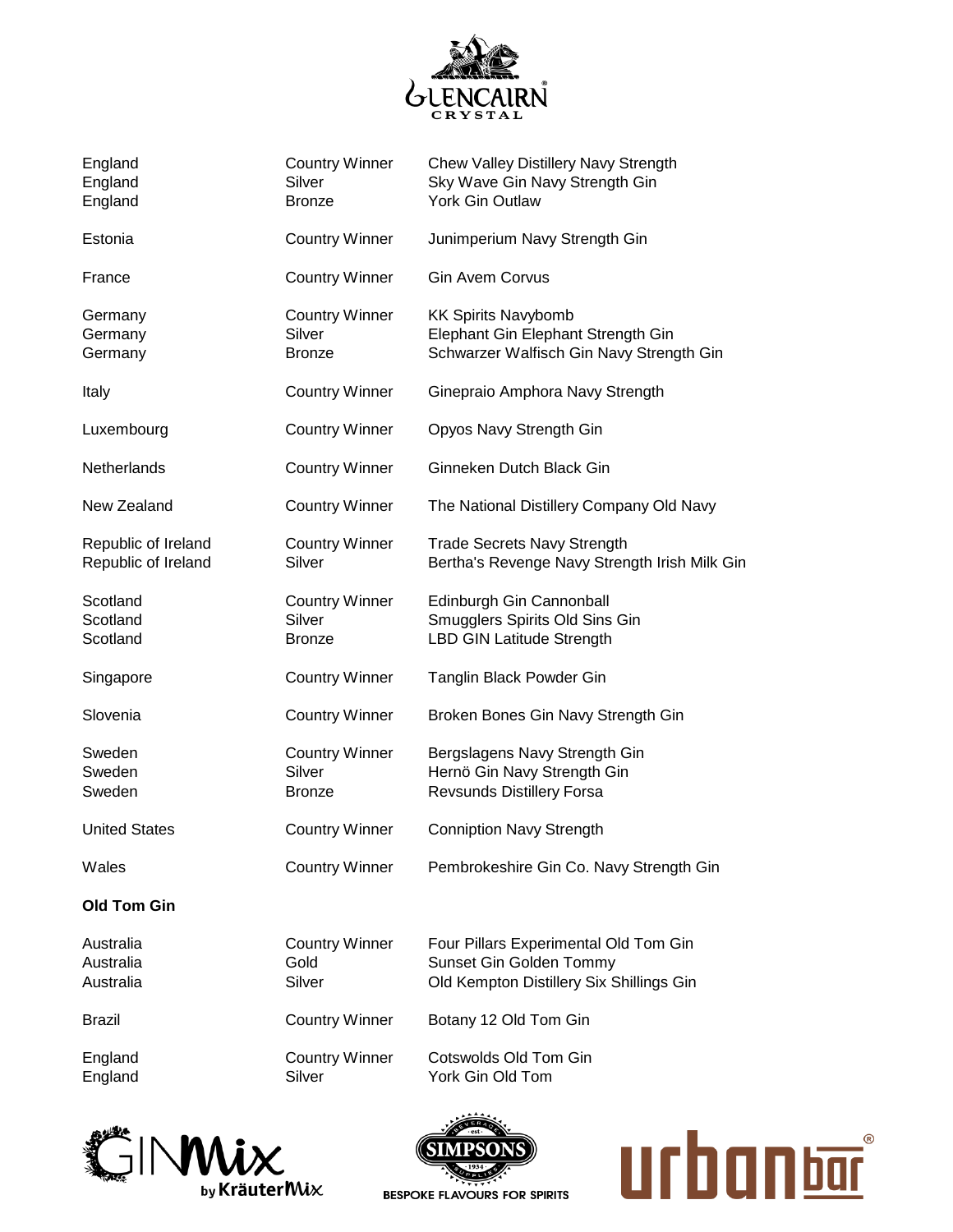

| England                                                                    | <b>Bronze</b>                                                                         | Liquorsmiths Old Tom 6                                                                                                                                                                     |
|----------------------------------------------------------------------------|---------------------------------------------------------------------------------------|--------------------------------------------------------------------------------------------------------------------------------------------------------------------------------------------|
| Japan                                                                      | <b>Country Winner</b>                                                                 | The Kyoto Distillery Ki No Tou Kyoto Dry Gin                                                                                                                                               |
| Slovenia                                                                   | <b>Country Winner</b>                                                                 | Broken Bones Gin Old Tom Gin                                                                                                                                                               |
| Sweden<br>Sweden<br>Sweden                                                 | <b>Country Winner</b><br>Silver<br><b>Bronze</b>                                      | Mill Gin Old Tom<br>Bergslagens Old Tom Gin<br>Hernö Gin Old Tom Gin                                                                                                                       |
| Switzerland<br>Switzerland                                                 | <b>Country Winner</b><br>Silver                                                       | Monkey in a Bottle Old Tom Gin<br>Studers Swiss Highland Old Tom Gin                                                                                                                       |
| <b>Signature Botanical</b>                                                 |                                                                                       |                                                                                                                                                                                            |
| Australia<br>Australia<br>Australia<br>Australia<br>Australia<br>Australia | <b>Country Winner</b><br>Silver<br>Silver<br>Silver<br><b>Bronze</b><br><b>Bronze</b> | Ginfinity Bubblegum Gin<br>78 Degrees Better Gin<br>Four Pillars Rarer Dry Gin - Yuzu<br>Hartshorn Distillery Sheep Whey Gin<br>AmberChes Spirits Orange Gin<br>HM Gin No 5 Orange Squeeze |
| Belgium                                                                    | <b>Country Winner</b>                                                                 | Spicy Fox Bruges Premium Gin                                                                                                                                                               |
| <b>Czech Republic</b>                                                      | <b>Country Winner</b>                                                                 | Garage 22 Prague Distillery Habanero Gin                                                                                                                                                   |
| England<br>England<br>England                                              | <b>Country Winner</b><br>Silver<br><b>Bronze</b>                                      | Hayman's Exotic Citrus Gin<br>Catford Gin Catford Gin<br>Shed 1 Gin Fancy Frolic                                                                                                           |
| France<br>France                                                           | <b>Country Winner</b><br>Silver                                                       | <b>Essences Locales Gin40</b><br><b>MistralGin MistralGin</b>                                                                                                                              |
| Germany<br>Germany<br>Germany<br>Germany<br>Germany                        | <b>Country Winner</b><br>Gold<br>Silver<br>Silver<br><b>Bronze</b>                    | Hamburg-Zanzibar Tumeric Raw Gin<br><b>Ginsan!ty White Truffle</b><br>Alpako Gin Rosé<br>Elephant Gin Orange Cocoa Gin<br><b>Ginsan!ty Himbeere</b>                                        |
| Hong Kong                                                                  | <b>Country Winner</b>                                                                 | Two Moons Calamansi Gin                                                                                                                                                                    |
| India                                                                      | <b>Country Winner</b>                                                                 | Amrut Nilgiris Indian Dry Gin                                                                                                                                                              |
| Italy<br>Italy<br>Italy                                                    | <b>Country Winner</b><br>Silver<br><b>Bronze</b>                                      | Mintis Gin Originale<br><b>Gin Neve Gin Neve</b><br>Collesi Saaz Hop                                                                                                                       |
| Luxembourg                                                                 | <b>Country Winner</b>                                                                 | The Groom Huel En Gin                                                                                                                                                                      |
| Netherlands                                                                | <b>Country Winner</b>                                                                 | Mahi Mahi Mango                                                                                                                                                                            |